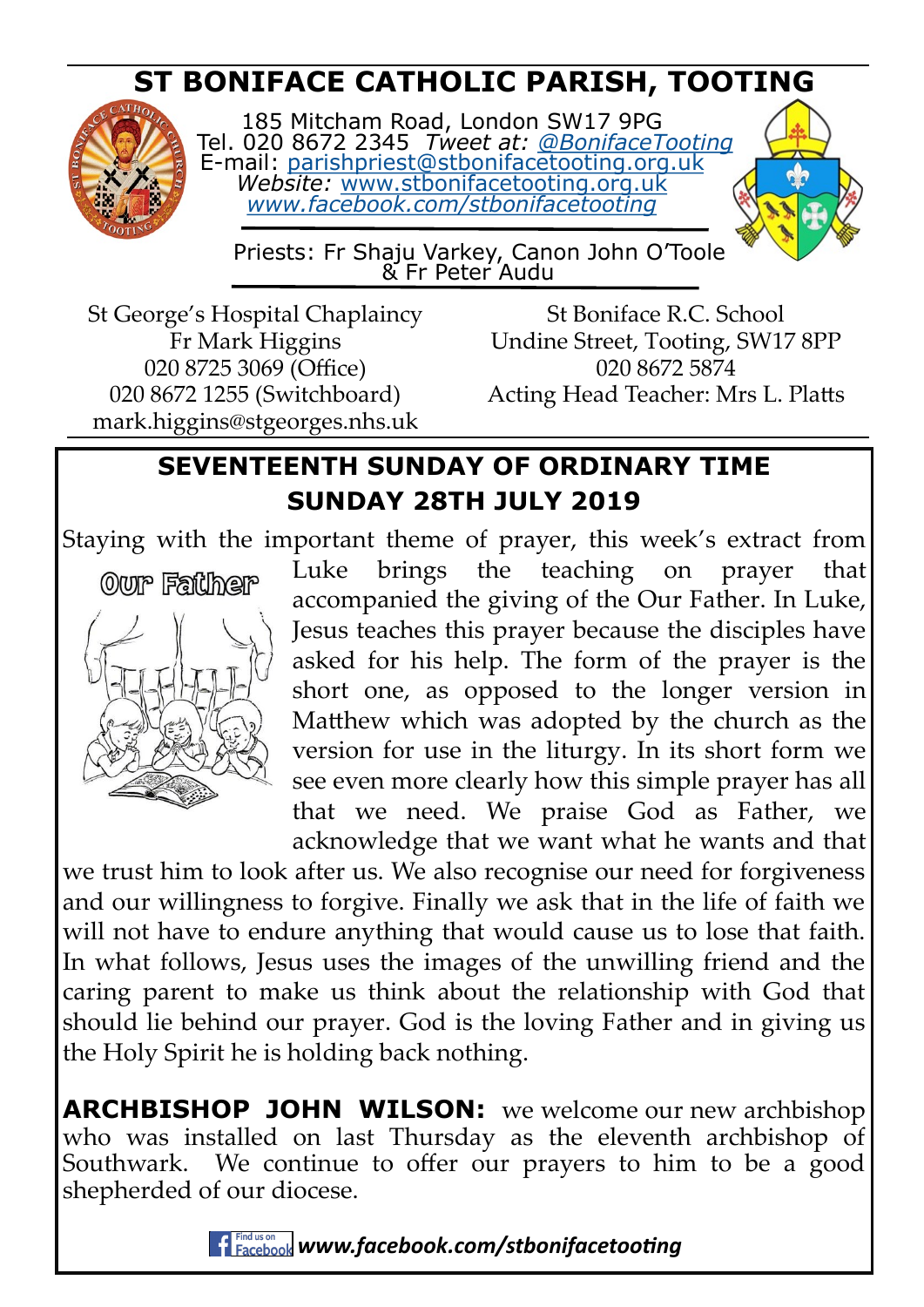## **ENTRANCE ANTIPHON**

*God is in his holy place, God who unites those who dwell in his house; he himself gives might and strength to his people.* 

### **The Gloria**

**Glory to God in the highest, and on earth peace to people of good will. We praise you, we bless you, we adore you, we glorify you, we give you thanks for your great glory. Lord God, heavenly King, O God, almighty Father.** 

**Lord Jesus Christ, Only Begotten Son, Lord God, Lamb of God, Son of the Father, you take away the sins of the world, have mercy on us;**

**you take away the sins of the world, receive our prayer;**

**you are seated at the right hand of the Father, have mercy on us.** 

**For you alone are the Holy One, you alone are the Lord, you alone are the Most High, Jesus Christ, with the Holy Spirit, in the glory of God the Father. Amen.'**

## **LITURGY OF THE WORD**



## **FIRST READING**

## *A reading from the book of Genesis 18:20-32*

The Lord said, 'How great an outcry there is against Sodom and Gomorrah! How grievous is their sin! I propose to go down and see whether or not they have done all that is alleged in the outcry against them that has come up to me. I am determined to know.'

 The men left there and went to Sodom while Abraham remained standing before the Lord. Approaching him he said, 'Are you really going to destroy the just man with the sinner? Perhaps there are fifty just men in the town. Will you really overwhelm them, will you not spare the place for the fifty just men in it? Do not think of doing such a thing: to kill the just man with the sinner, treating just and sinner alike! Do not think of it! Will the judge of the whole earth not administer justice?' the Lord replied, 'If at Sodom I find fifty just men in the town, I will spare the whole place because of them.' Abraham replied, 'I am bold indeed to speak like this to my Lord, I who am dust and ashes. But perhaps the fifty just men lack five: will you destroy the whole city for five?' 'No,' he replied 'I will not destroy it if I find forty-five just men there.' Again Abraham said to him, 'Perhaps there will only be forty there.' 'I will not do it' he replied 'for the sake of the forty.'

 Abraham said, 'I trust my Lord will not be angry, but give me leave to speak: perhaps there will only be thirty there.' 'I will not do it' he replied 'if I find thirty there.' He said, 'I am bold indeed to speak like this, but perhaps there will only be twenty there.' 'I will not destroy it' he replied 'for the sake of the twenty.' He said, 'I trust my Lord will not be angry if I speak once more: perhaps there will only be ten.' 'I will not destroy it' he replied 'for the sake of the ten.'

The word of the Lord. *R***. Thanks be to God**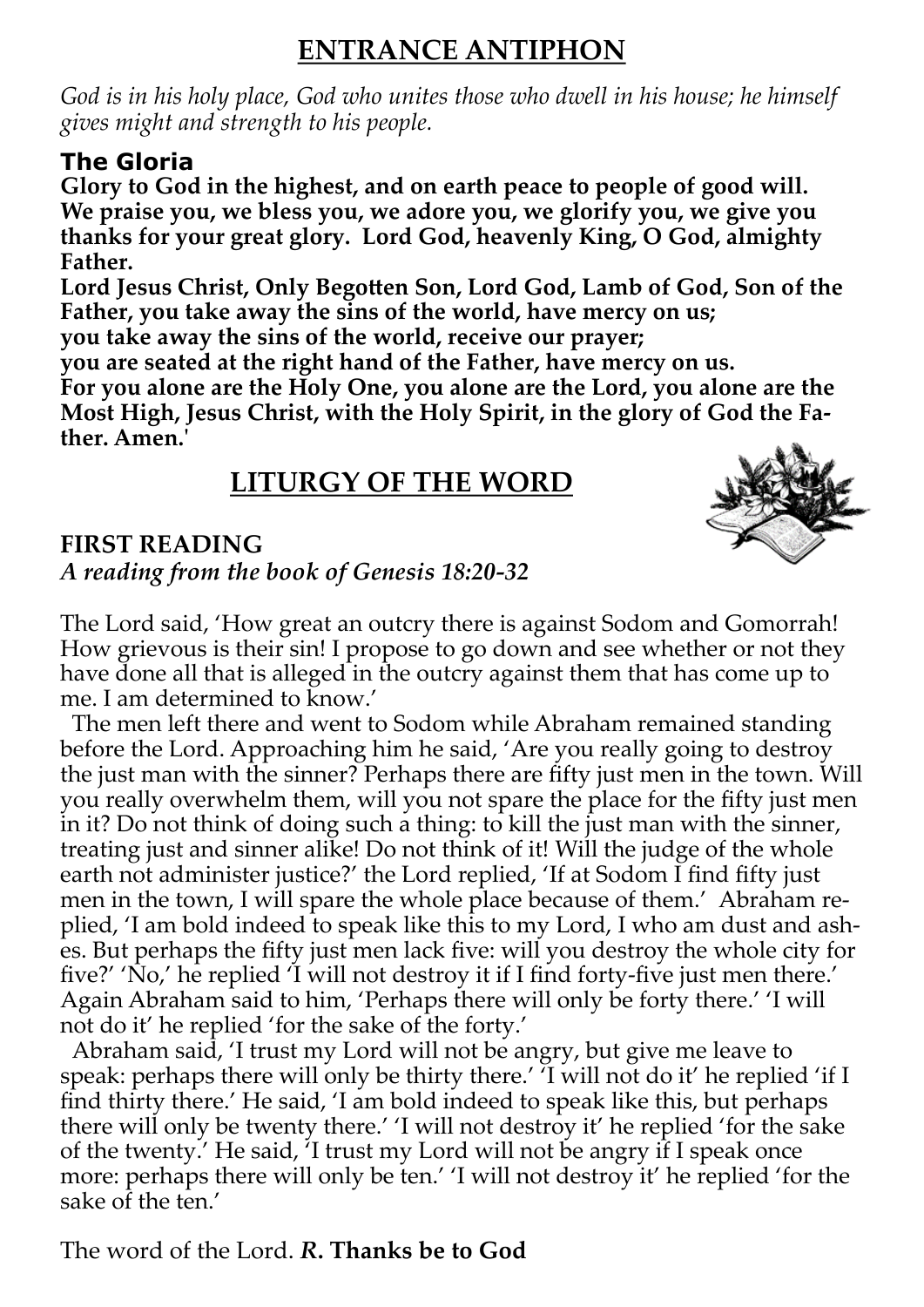#### *RESPONSORIAL PSALM Psalm 137(138):1-3,6-8*

#### *R. On the day I called, you answered me, O Lord.*

I thank you, Lord, with all my heart*,* You have heard the words of my mouth. Before the angels I will bless you. I will adore before your holy temple *.R*

I thank you for your faithfulness and love Which excel all we ever knew of you. On the day I called, you answered; You increased the strength of my soul. *R*

The Lord is high yet he looks on the lowly And the haughty he knows from afar. Though I walk in the midst of affliction You give me life and frustrate my foes. *R*

You stretch out your hand and save me, Your hand will do all things for me. Your love, O Lord, is eternal, Discard not the work of your hands. *R*

#### **SECOND READING**

#### *A Reading from the letter of St Paul to the Colossians 2:12-14*

You have been buried with Christ, when you were baptised; and by baptism, too, you have been raised up with him through your belief in the power of God who raised him from the dead. You were dead, because you were sinners and had not been circumcised: he has brought you to life with him, he has forgiven us all our sins.

 He has overridden the Law, and cancelled every record of the debt that we had to pay; he has done away with it by nailing it to the cross.

The word of the Lord **R. Thanks be to God**.

#### **GOSPEL ACCLAMATION**

#### *Alleluia, alleluia!*

*The Word was made flesh and lived among us: to all who did accept him he gave power to become children of God. Alleluia!*

#### **GOSPEL**

#### *A Reading from the holy Gospel according to Luke 11:1-13*

Once Jesus was in a certain place praying, and when he had finished one of his disciples said, 'Lord, teach us to pray, just as John taught his disciples.' He said to them, 'Say this when you pray: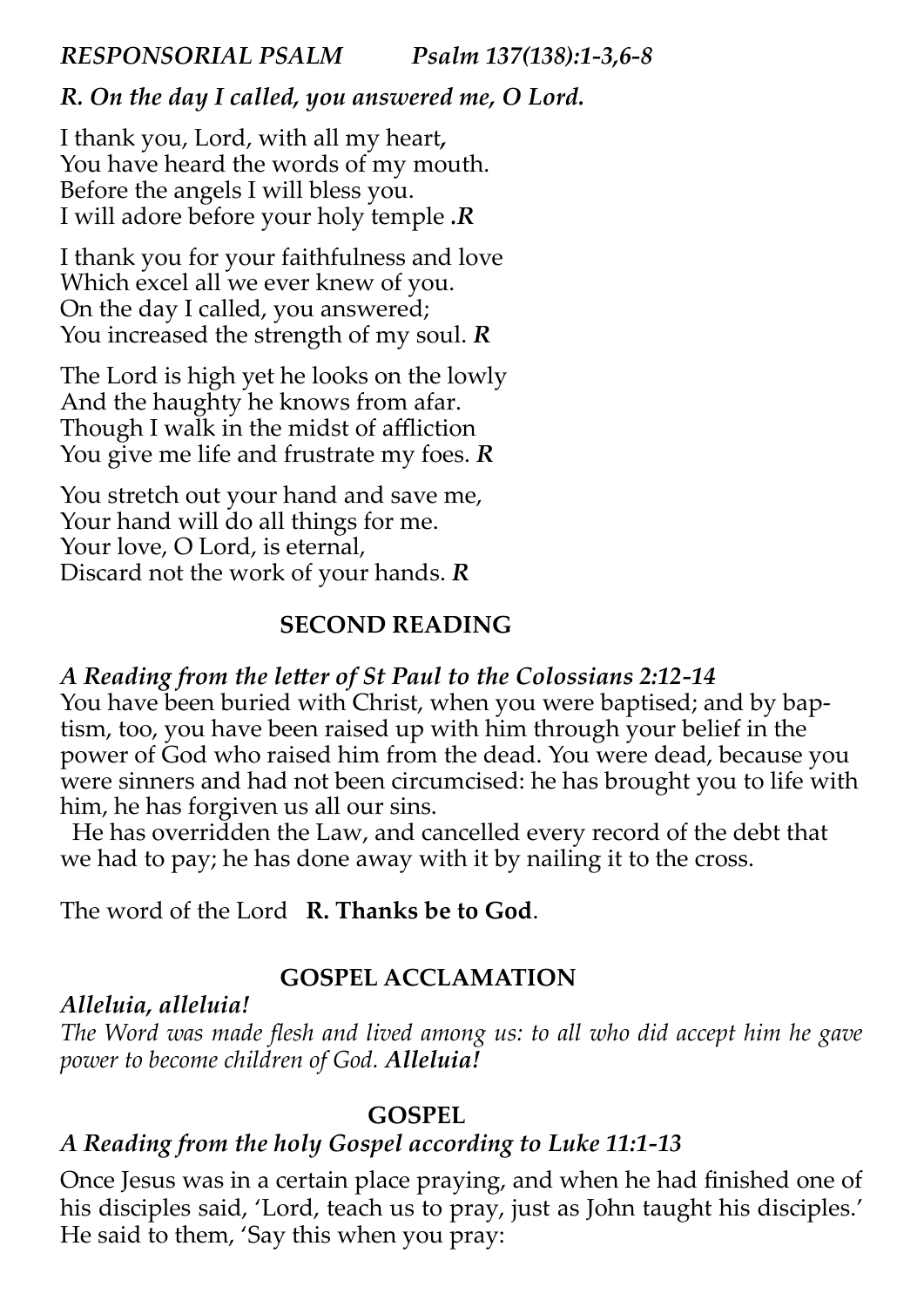'"Father, may your name be held holy, your kingdom come; give us each day our daily bread, and forgive us our sins, for we ourselves forgive each one who is in debt to us. And do not put us to the test."' He also said to them: 'Suppose one of you has a friend and goes to him in the middle of the night to say, "My friend, lend me three loaves, because a friend of mine on his travels has just arrived at my house and I have nothing to offer him"; and the man answers from inside the house, "Do not bother me. The door is bolted now, and my children and I are in bed; I cannot get up to give it you." I tell you, if the man does not get up and give it him for friendship's sake, persistence will be enough to make him get up and give his friend all he wants. 'So I say to you: Ask, and it will be given to you; search, and you will find; knock, and the door will be opened to you. For the one who asks always receives; the one who searches always finds; the one who knocks will always have the door opened to him. What father among you would hand his son a stone when he asked for bread? Or hand him a snake instead of a fish? Or hand him a scorpion if he asked for an egg? If you then, who are evil, know how to give your children what is good, how much more will the heavenly Father give the Holy Spirit to those who ask him!'

The Gospel of the Lord.

#### **R. Praise to you Lord Jesus Christ**

#### **THE NICENE CREED**

**I believe in one God, the Father almighty, maker of heaven and earth, of all things visible and invisible.**

**I believe in one Lord Jesus Christ, the Only Begotten Son of God, born of the Father before all ages. God from God, Light from Light, true God from true God, begotten, not made, consubstantial with the Father; Through him all things were made. For us men and for our salvation he came down from heaven, and by the Holy Spirit (all bow)** *was incarnate of the Virgin Mary, and became man.*

**For our sake he was crucified under Pontius Pilate, he suffered death and was buried, and rose again on the third day in accordance with the Scriptures. He ascended into heaven and is seated at the right hand of the Father. He will come again in glory to judge the living and the dead and his kingdom will have no end.**

**I believe in the Holy Spirit, the Lord, the giver of life, who proceeds from the Father and the Son, who with the Father and the Son is adored and glorified, who has spoken through the prophets.**

**I believe in one, holy, catholic, and apostolic Church. I confess one baptism for the forgiveness of sins and I look forward to the resurrection of the dead and the life of the world to come. Amen.**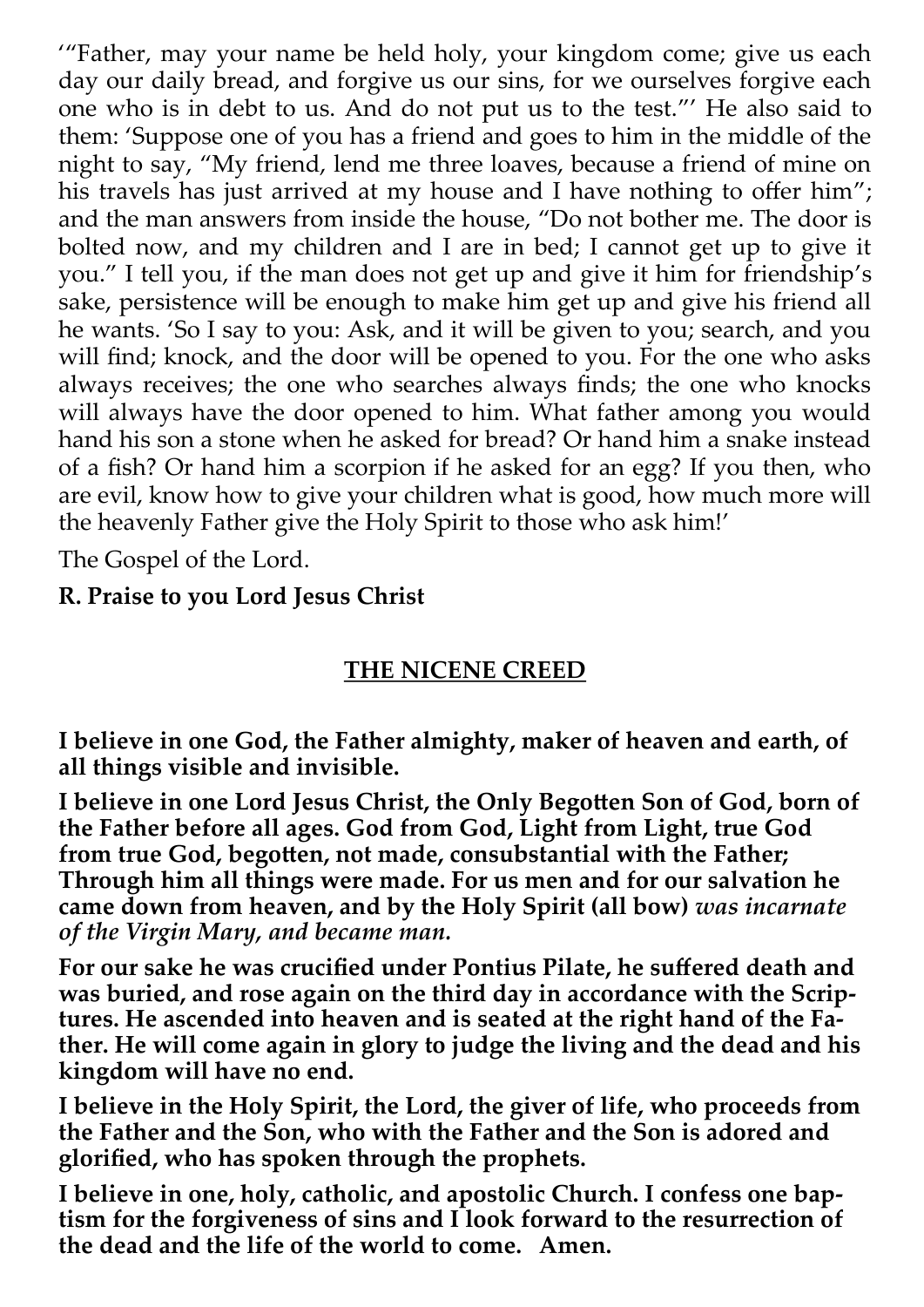#### **THE LITURGY OF THE EUCHARIST**

### **SANCTUS:**

**Holy, Holy, Holy Lord God of hosts. Heaven and earth are full of your glory. Hosanna in the highest. Blessed is he who comes in the name of the Lord. Hosanna in the highest.** 

#### **THE MYSTERY OF FAITH.**

*We proclaim your Death, O Lord, and profess your Resurrection, until you come again.* 

### **COMMUNION RITE**

Deliver us, Lord, we pray… For the kingdom, the power and the glory are yours now and for ever

### **Behold the Lamb of God…**

Lord, I am not worthy that you should enter under my roof, but only say the word and my soul shall be healed.

## **COMMUNION ANTIPHON**

*Behold, I stand at the door and knock, says the Lord. If anyone hears my voice and opens the door to me, I will enter his house and dine with him and he with me.*

## **PARISH INFORMATION, FAITH NEWS & MISSION**

**ALL MEMBERS OF THE EUROPEAN COMMINITY** are requested to come for a meeting on Sunday 28th July after 12:00 Mass to plan

the European Day which is on this Sunday 22nd September.

**CONGRATULATIONS to Fr Tomasz** as he is ordained and celebrated his first Mass. We wish him all the best as he will soon take up his first appointment at St Bartholomew's Parish, Norbury.



**THNAK YOU TO ALL:** for all your support and hard work for the first Mass of Fr Tomasz on last Sunday. Special thanks to the Polish Community for singing and providing food for the reception. Thanks you to Tommy who looked after the priests, seminarians and Fr Tomasz's family.

**6 DAY-PILGRIMAGE TO MEDJUGORJE: 20 - 25 October 2019**: If you wish to join, please fill in a booking form and return to the parish office or to a priest. Travel by British Airways, 46 Kg language and accommodation in a 4 star hotel.

**MUSIC IN LITURGY:** a big thank you to our choir for their hard work in preparing for the first Mass of Fr Tomasz on last Sunday. Well done! All the Parish choirs will have a break now until Sunday 8th September.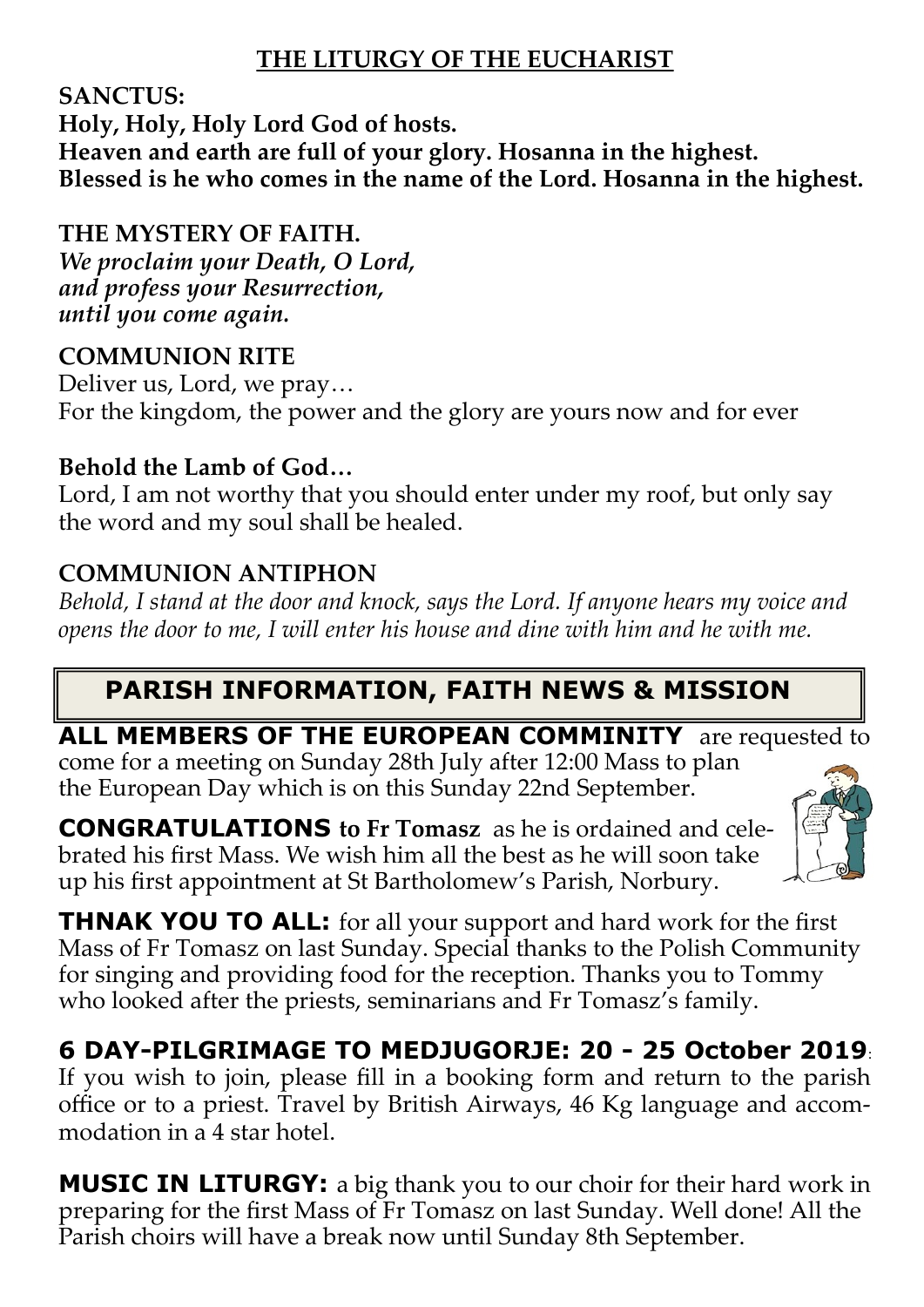

The second Saturday of each month. The next one will be **SATURDAY 10th August starting at 9.15am** with MORNING PRAYER, adoration, devotions, talk, confessions, and a SPE-

CIAL MASS at 11am followed by anointing of the sick and prayer over people. It is a wonderful opportunity to spend time in prayer and reflection.

## **FIRST FRIDAY HOLY HOUR: is on this Friday 2nd August 5.15pm-6.15pm.**

**GIFT AID SCHEME ENVELOPES**: If you are part of the Parish Gift Aid Scheme please collect your new box of envelopes. If anyone wishes to join the Scheme, please speak to Fr Shaju or any enquiries can be emailed to giftaid@stbonifacetooting.org.uk or telephone Tony on 020 8767 5293.

**LITURGY FOR CHILDREN:** Sessions have stopped for the Summer break and will resume on the **8th September 2019 at 10:30am** 

**MASS ATTENDANCE CARD:** Now onwards the parents of the children who are seeking school admission in Catholic School and also First Holy Communion & Confirmation should fill in a Mass attendance card which will be available from priests after weekend Masses. Many thanks

**ROSARY PRAYER GROUP:** Will be closed for Summer and resume back on the 11th September.

**BUILDING A BETTER MARRIAGE:** You are invited to a celebration of your marriage. Come along to St Columba's, South Croydon, 9.45am -4.30pm, 28 September. The day is for couples with average-to-good marriages. Booking is essential: phone 07983 524 727 or email mflkent@rcaos.org.uk

**LONDON SW CATHOLIC SOCIAL GROUP:** Group is a social group for young Catholics which meets every month. For further details visit our Facebook page or contact Dominic on 07779447676. Our next social evening is on August 3rd at 7.30pm at The Prince of Wales in Wimbledon.

**QUIZ NIGHT:** Tommy will be holding a Quiz Night on the 16th August 2019 from 7pm. Please come along for an enjoyable evening.

### **WORK PARTY MEETING: The next one is on this Saturday 27th July.**

**PAPAL BLESSINGS:** The procedure for request for a Papal Blessing has simplified. Now you can order directly online. If you need one, please go to *www.elemosineria.va/papal-blessing*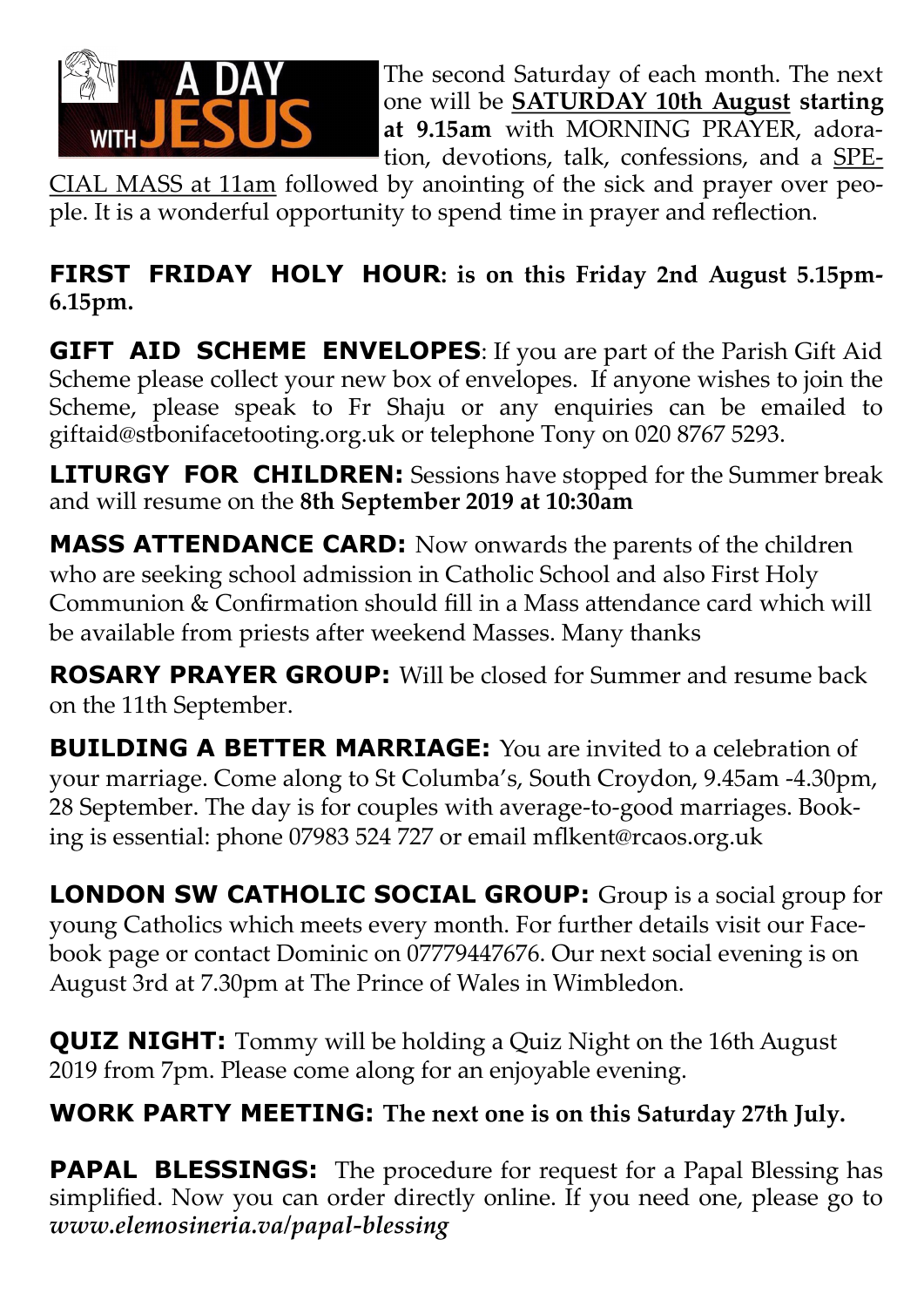**BAPTISM PROGRAMME: next programme is on Monday 29th July at 7.30pm in the Presbytery.** 

**COMMUNITY DAYS: European Day—22nd September & All Nations Thanksgiving Day—24th November.**

**INFANTS BAPTISM:** Any parents who wish to baptise their children should register in the parish and attend the Mass regularly for at least six months. Those who moved recently to the parish should get evidence of the catholic practice. Fr Shaju will be happy to talk to you during Parish Open house if you have any queries.

**CHURCH CLEANING:** Thank you to all who have volunteered to look after the Church. It is encouraging to see more people are joining for the cleaning under the care of group leaders. Well done! **This Monday is Team 4 at 7pm.** *All the group leaders, please remind your group members for their rota few days before the cleaning day. If you cannot make it please notify your Leader.* 

**COFFEE MORNING:** Please see the Rota on the notice board. If anyone wish to help at the Coffee Mornings after 10.30am & 12:00 Masses, please speak to Fr Shaju.

**HOLIDAYS:** Parish wishes all of you a relaxing summer holiday. If you are travelling, the parish offers prayers for a safe journey.



**THE LAY FRANCISCANS –** A Secular order founded by St. Francis, meet every 2nd Sunday of each month (except August) In the Chapel of St. George's Hospital, Tooting. From 2.45pm. No obligation. Details if required please call Tony 07407 686 527

**A DAY FOR CATECISTS: Saturday 28th September at St. Georges Cathedral, Southwark, SE1 6HR**. This Day is for all the Catechists of the diocese, including those involved in Children's Liturgy of the Word and the RCIA process. The cost per catechist (which should ideally be covered by the parish) is £10 and will include a catered sandwich lunch.

*For all those who are celebrating their birthday this week the Parish wishes you a Happy Birthday and we join you to give thanks to God for the wonderful gift of life to you & you a special gift to us. The Parish also wishes every blessing to all the couples who are celebrating their wedding anniversary this week.*

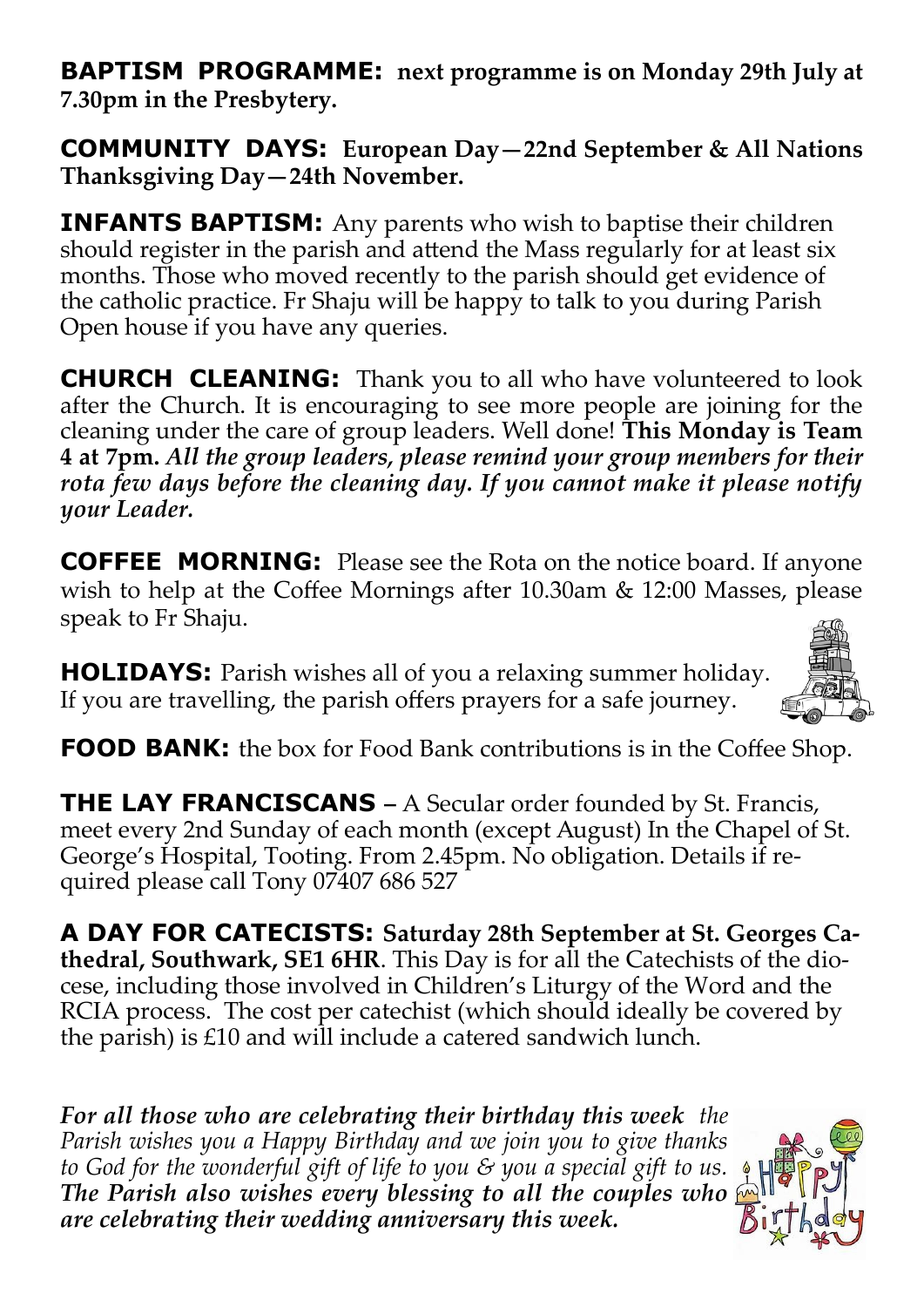## **NEED TO SEE A PRIEST:**

If you need to see a priest to sign a school supplementary form, discuss about baptism or wedding or a private matter, please come to the Parish Open House every Friday from 4pm– 6pm. No appointment needed

### **HOSPITAL VISITS :**

For any person admitted in St George's Hospital and who would like to see a priest, please contact Fr Mark Higgins, the hospital chaplain on 020 8725 3069. In an emergency, please ask the ward staff to contact the Catholic priest on call.

#### **PARISH PRAYER LIST**

Please remember in your prayers all those on our parish prayer list.

**The Sick: Rose Furtado,** Agnelo Fernades, Nilojan Mariyathas, Betty Joyce, Tony Hardy, Esther Daley, Clifford Tetteh, Norman Mendonca, Irene Mendonca, Julianna Hayfron, Nino Abel, Albert Folvi, Marciana Tangcay, Geoff Blwyddin Helena O'Connor, Cecil Adams, Pat Nolan, Pauline Kearney, Tony & Lenna McCormick, Norah Bolger, Anne Scanlon, Fortunata D'Souza, Nigel Searle, Gordon King, Maria Fatima, Fernando & Michael Andrade.

**Anniversaries**: Patrick Dunne, Dennis Carroll, Mary Thornton, Margaret Leonard, Monica Gomez, Thomas Nugent, James Harrington, Edith Ikpoh, Cosmos Wardally, John Rooney, Maura Ansbro, Maura Malone. **May they rest in peace – Amen**.

|          |                                                                  | 27th $& 28$ th July                                    | 3rd & 4th August                                         |  |  |  |
|----------|------------------------------------------------------------------|--------------------------------------------------------|----------------------------------------------------------|--|--|--|
|          |                                                                  | LITURGICAL READERS (please collect a copy of the rota) |                                                          |  |  |  |
| Sat18.30 |                                                                  | Milosz Wojtowicz, Agnela Cabral                        | Daren Alfred, Adrian Alfred                              |  |  |  |
| 09.00    |                                                                  | Robin Thomas, Sandra Nyakudya                          | Remo Manoharadas, Ansshakila<br>Manoharadas              |  |  |  |
| 10.30    |                                                                  | Princess Ikpoh, Lola Lawrence                          | Christi Anoop, Cyprian<br>Ruthowski                      |  |  |  |
| 12.00    |                                                                  | Tara Butler, Charmaine Fernandes                       | Calynn Da Cunha, Callum Fernan-<br>dez                   |  |  |  |
| 18.30    |                                                                  | Liza Asante, Emie Roberts                              | James Short, Angel Babu                                  |  |  |  |
|          | <b>EUCHARISTIC MINISTERS (please collect a copy of the rota)</b> |                                                        |                                                          |  |  |  |
| Sat18.30 | Juliana De Souza, Ethan Power, Mi-<br>chael Soupraya             |                                                        | Stephanie Flaherty, Lucinda D'Souza,<br>Mathew D'Souza   |  |  |  |
| 09.00    | Kuriakose Antony, Farrah Jacob,<br>Angus Xavier                  |                                                        | Rita Lobo, Anoop Kurian, Sophi<br>Anoop                  |  |  |  |
| 10.30    | Ann Lusena, Srikanth Lusena,<br><b>Therese Onyebalu</b>          |                                                        | Mary Sagoe, Anitra Bennett, Lola<br>Lawrence             |  |  |  |
| 12.00    | Angelo Aningalan, Rosemary Kana-<br>garatham, David Lobo         |                                                        | Carmelita Henson, Karen Lee-<br>Hudson, Pamela Fernandes |  |  |  |
| 18.30    | Reya Mathai, Isabella Mitchell,<br>Thiviya Robenet               |                                                        | Agnes Babu, Virginia Corpuz, Mi-<br>chael Rajcoomar      |  |  |  |
|          |                                                                  | Church Cleaning:   Wk4:Mon 29th July @ 7pm             | Wk1: Mon 5th August @ 10am                               |  |  |  |